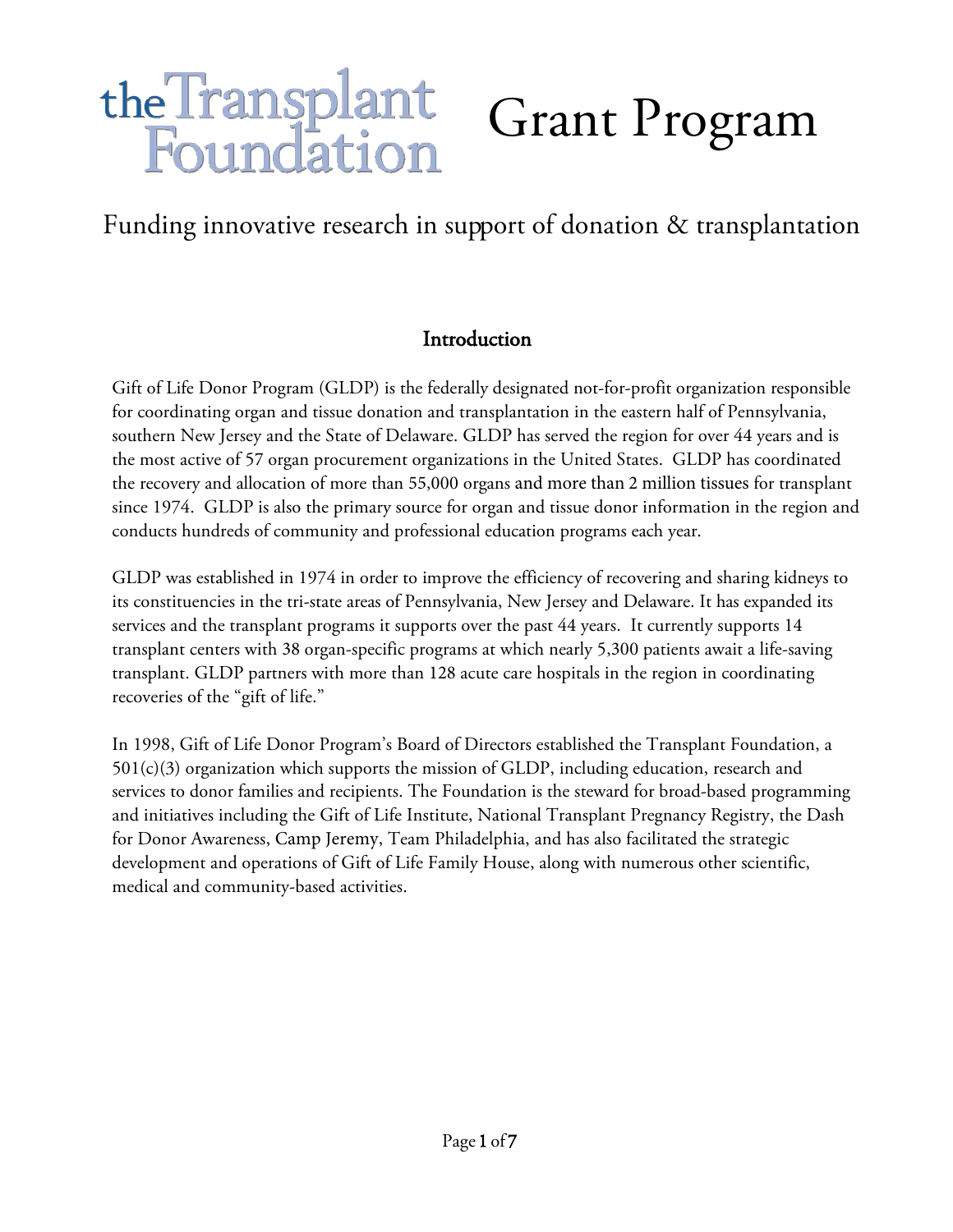## **Objectives**

Transplant Foundation's Donation and Transplantation Grant Program was established to advance organ and tissue donation and transplantation, particularly in the GLDP donation service area. Proposals should include projects that require financial support in amounts ranging up to \$50,000. Projects requiring other amounts may also be considered. Examples of projects that would be considered include:

- Evaluations of clinical interventions to increase organ procurement and organ utilization, positively impact transplant outcomes and extend graft survival (deceased and living)
- Projects designed to advance the quality and safety of transplantable organs and tissue
- Projects focused on emerging specialties in the delivery of donation and transplantation services
- Projects designed to evaluate initiatives to increase quality and promote cost effectiveness in the donation and transplantation field
- Pilot projects employing innovative messaging or outreach to increase donor designation rates
- Social and behavioral interventions to increase public commitment to organ and tissue donation and enrollment in a state registry
- Pilot projects with evaluative measures designed to address burdens faced by transplant recipients and their families (no direct funding of prescription drugs or medications)

# Guidelines

## Eligibility

The goal of the Grant Program is to support innovation, quality, and safety in the field of donation and transplantation through scientific research, community programming or alternate approaches to existing processes and protocols. In order to be eligible for a grant, projects should meet the following criteria:

1) Have as its primary applicant a member of the Gift of Life Donor Program donation service area (eastern half of Pennsylvania, southern New Jersey and Delaware).

2) Have a core purpose consistent with the Transplant Foundation's mission of advancing organ and tissue donation and transplantation. Projects should indicate how they will impact organ and tissue donation and transplantation within the Gift of Life Donor Program donation service area.

3) The specific aspect of the project funded by the grant should be capable of completion within one year of the date funding is released. If an applicant seeks approval for a multi-year project, the applicant must demonstrate why the extended timeframe is appropriate.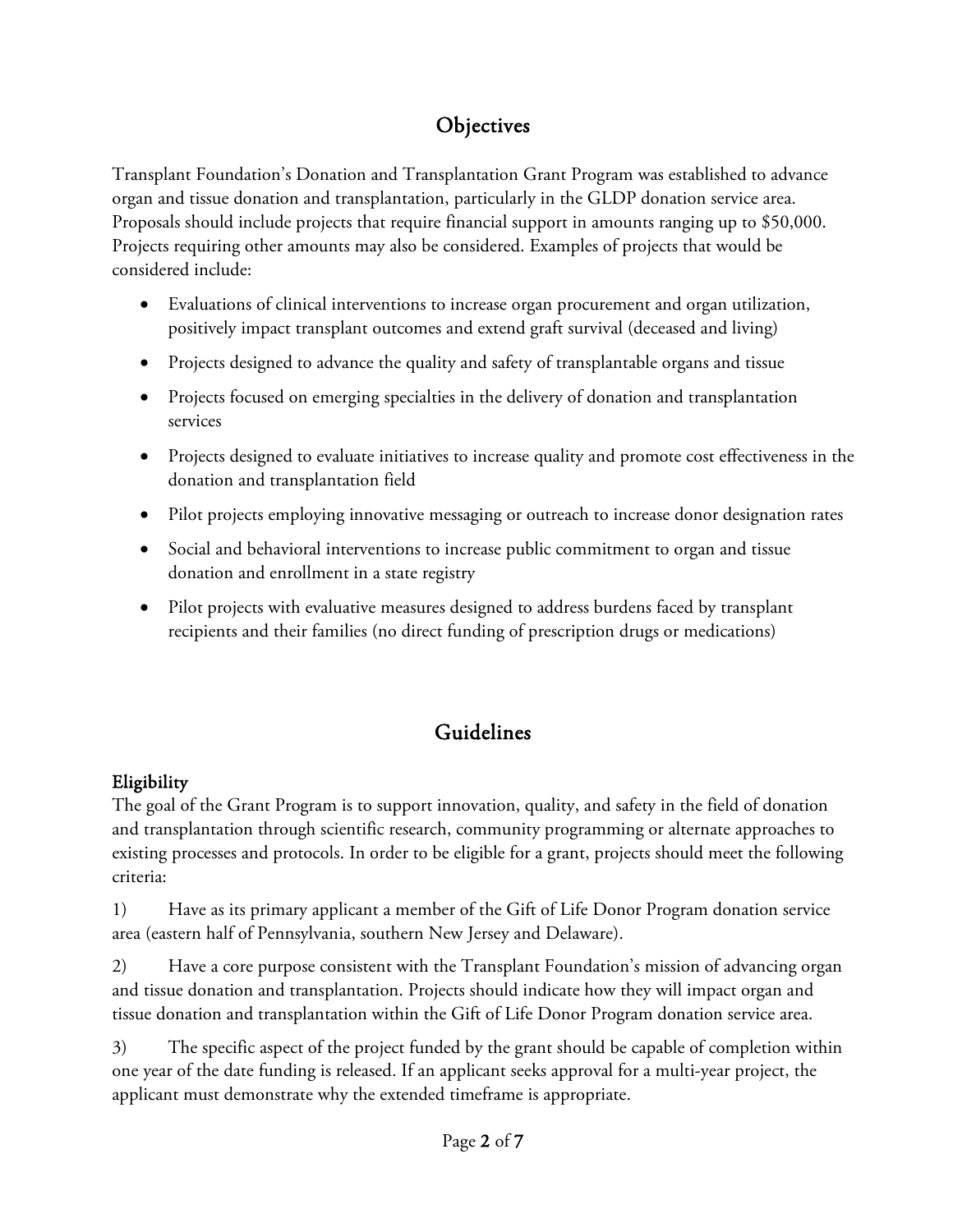4) Special consideration will be given to projects that can be replicated or developed for broader application in order to better service the Transplant Foundation's constituents and the Gift of Life Donor Program service area.

#### Applications Dates

The Grant Program operates on a rolling approval basis with applications due May 1, August 1 and November 1. Applications received after the close of an application cycle will be considered for the following cycle.

#### Submission

Completed applications and supplemental materials should be submitted to grants@donors1.org.

#### Terms & Conditions

When a project is preliminarily selected for funding, the Applicant will be required to complete an additional certification regarding the project including conflicts of interest, ownership, etc.

Regular updates on the progress of the project are required at least twice during the grant term and more frequently if requested. Any publication of the results of a project supported by the Grant Program must include attribution satisfactory to Transplant Foundation.

Projects that have the potential to be developed as business ventures may require additional evaluation and a separate contract. Any creation, invention or modification developed under the Grant Program will be considered the property of Transplant Foundation.

Funds not used within the timeframe approved by Transplant Foundation must be returned unless an extension is requested and approved.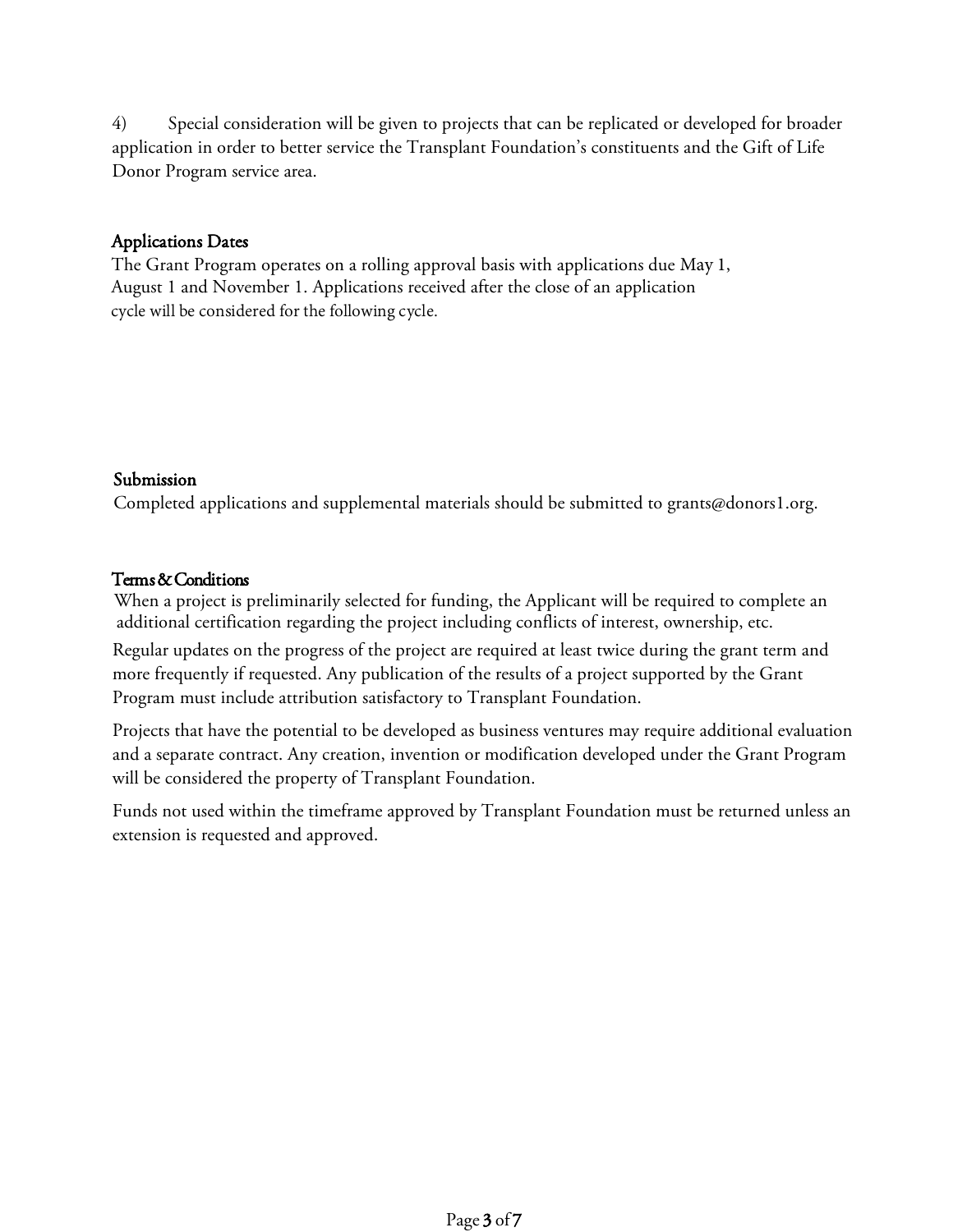## Applicant Information

| Project Director / Principal Investigator:                                                                                                                                                                                                                                                                            | Co-Applicant / Authorized Representative: |  |  |
|-----------------------------------------------------------------------------------------------------------------------------------------------------------------------------------------------------------------------------------------------------------------------------------------------------------------------|-------------------------------------------|--|--|
|                                                                                                                                                                                                                                                                                                                       |                                           |  |  |
|                                                                                                                                                                                                                                                                                                                       |                                           |  |  |
|                                                                                                                                                                                                                                                                                                                       |                                           |  |  |
| $\text{Street} \fbox{--}$                                                                                                                                                                                                                                                                                             | Street                                    |  |  |
| City 2008 2008 2010 2021 2022 2023 2024 2022 2023 2024 2022 2023 2024 2022 2023 2024 2022 2023 2024 2022 2023 20                                                                                                                                                                                                      | $City \quad \qquad \qquad \qquad$         |  |  |
| State $\frac{1}{2}$ $\frac{1}{2}$ $\frac{1}{2}$ $\frac{1}{2}$ $\frac{1}{2}$ $\frac{1}{2}$ $\frac{1}{2}$ $\frac{1}{2}$ $\frac{1}{2}$ $\frac{1}{2}$ $\frac{1}{2}$ $\frac{1}{2}$ $\frac{1}{2}$ $\frac{1}{2}$ $\frac{1}{2}$ $\frac{1}{2}$ $\frac{1}{2}$ $\frac{1}{2}$ $\frac{1}{2}$ $\frac{1}{2}$ $\frac{1}{2}$ $\frac{1$ |                                           |  |  |
|                                                                                                                                                                                                                                                                                                                       |                                           |  |  |
|                                                                                                                                                                                                                                                                                                                       |                                           |  |  |
|                                                                                                                                                                                                                                                                                                                       |                                           |  |  |

Are you a current or former employee or board member of Transplant Foundation, Gift of Life Family House, Gift of Life Institute, or Gift of Life Donor Program?  $Yes \t | No$ 

If not, do you have an existing relationship with one or more of those organizations (describe)?

## Acknowledgment

By signing below, you acknowledge:

- 1) You have read, understand, and agree to the Grant Program guidelines;
- 2) Your application conforms to the guidelines of the Grant Program;
- 3) Your application does not seek funding for capital projects; and
- 4) You have attached all required supplemental materials listed on page 5.

 $\overline{\phantom{a}}$  , and the contract of the contract of the contract of the contract of the contract of the contract of the contract of the contract of the contract of the contract of the contract of the contract of the contrac

 $\overline{\phantom{a}}$  , and the contract of the contract of the contract of the contract of the contract of the contract of the contract of the contract of the contract of the contract of the contract of the contract of the contrac

Primary Applicant Date

Co-Applicant Date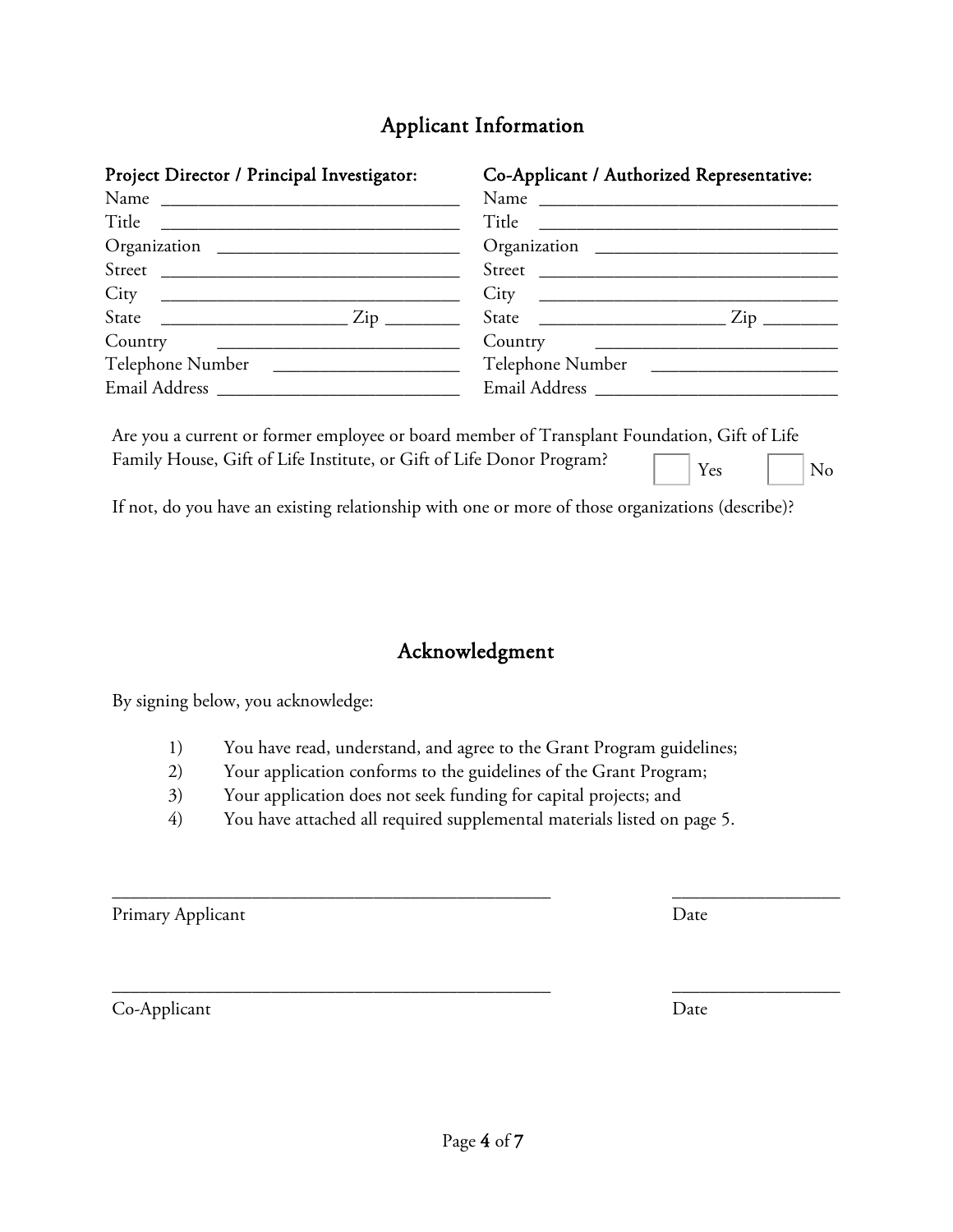# Proposal

### Project Title - \_\_\_\_\_\_\_\_\_\_\_\_\_\_\_\_\_\_\_\_\_\_\_\_\_\_\_\_\_\_\_\_\_\_\_\_\_\_\_\_\_\_\_\_\_\_\_\_\_\_\_\_\_\_\_\_\_\_\_\_\_\_\_\_\_

Introduction - please provide an executive summary of your proposal including qualifications of the project staff and the project timelines. (300 words)

Statement of Need - please explain the need addressed by your project including the target population. (200 words)

Methodology - please explain how your proposal will address the stated need. (200 words)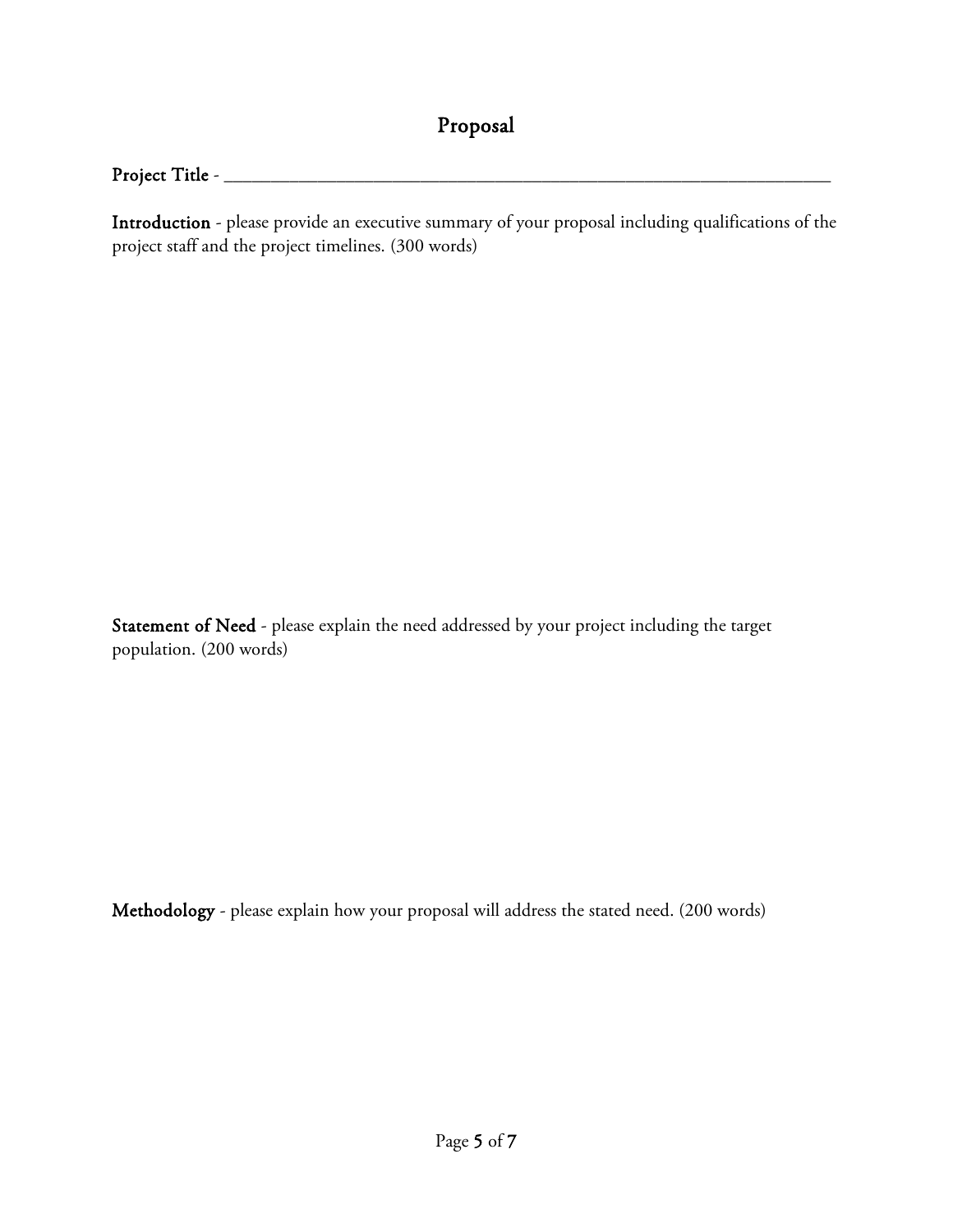Evaluation & Publication - please explain the frequency and method by which your results will be evaluated and whether you intend to publish any results. (200 words)

Other Funding Sources - please describe any other sources of funding for this project. (100 words)

Preliminary Budget - assumes a 12-month time frame. No more than 15% of requested funds may be allocated for overhead charges (general or unspecified expenses charged by the institution).

|                        |                                      | Requested from | Overall |
|------------------------|--------------------------------------|----------------|---------|
|                        | Transplant<br>Assumptions or Details |                | Budget  |
|                        |                                      | Foundation     | Total   |
| Personnel (list):      |                                      |                |         |
|                        |                                      |                |         |
|                        |                                      |                |         |
|                        |                                      |                |         |
|                        |                                      |                |         |
| Supplies               |                                      |                |         |
| Equipment              |                                      |                |         |
| Travel                 |                                      |                |         |
| Patient Care           |                                      |                |         |
| Other Expenses (list): |                                      |                |         |
|                        |                                      |                |         |
|                        |                                      |                |         |
|                        |                                      |                |         |
|                        |                                      |                |         |
|                        |                                      |                |         |
|                        |                                      |                |         |
| Total                  |                                      |                |         |